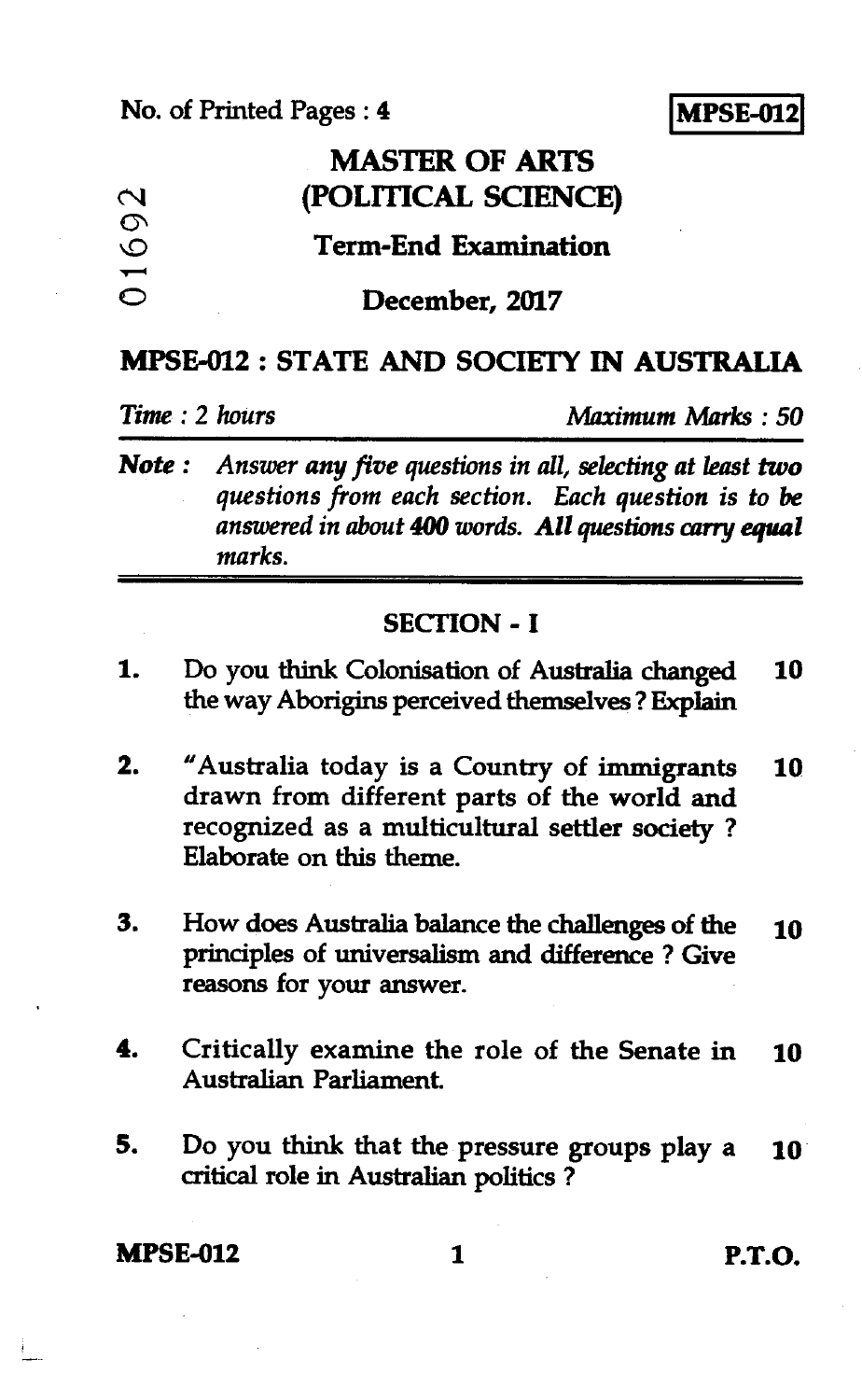- 6. "Australia over the years has undergone 10 transformative changes in its economic development" Discuss.
- 7. Write a brief note on the healthcare and 10 educational facilities provided by the Australian government.
- 8. How has Australia adjusted to globalization in 10 terms of social welfare and justice ? Explain.
- 9. What are the current challenges Australia faces 10 in order to maintain its place in the world economy ? Discuss.
- 10. How does the Australian government view the 10 Indian diaspora and its contribution to the economic development and multiculturalism of Australia ?

 $\overline{\mathsf{L}}$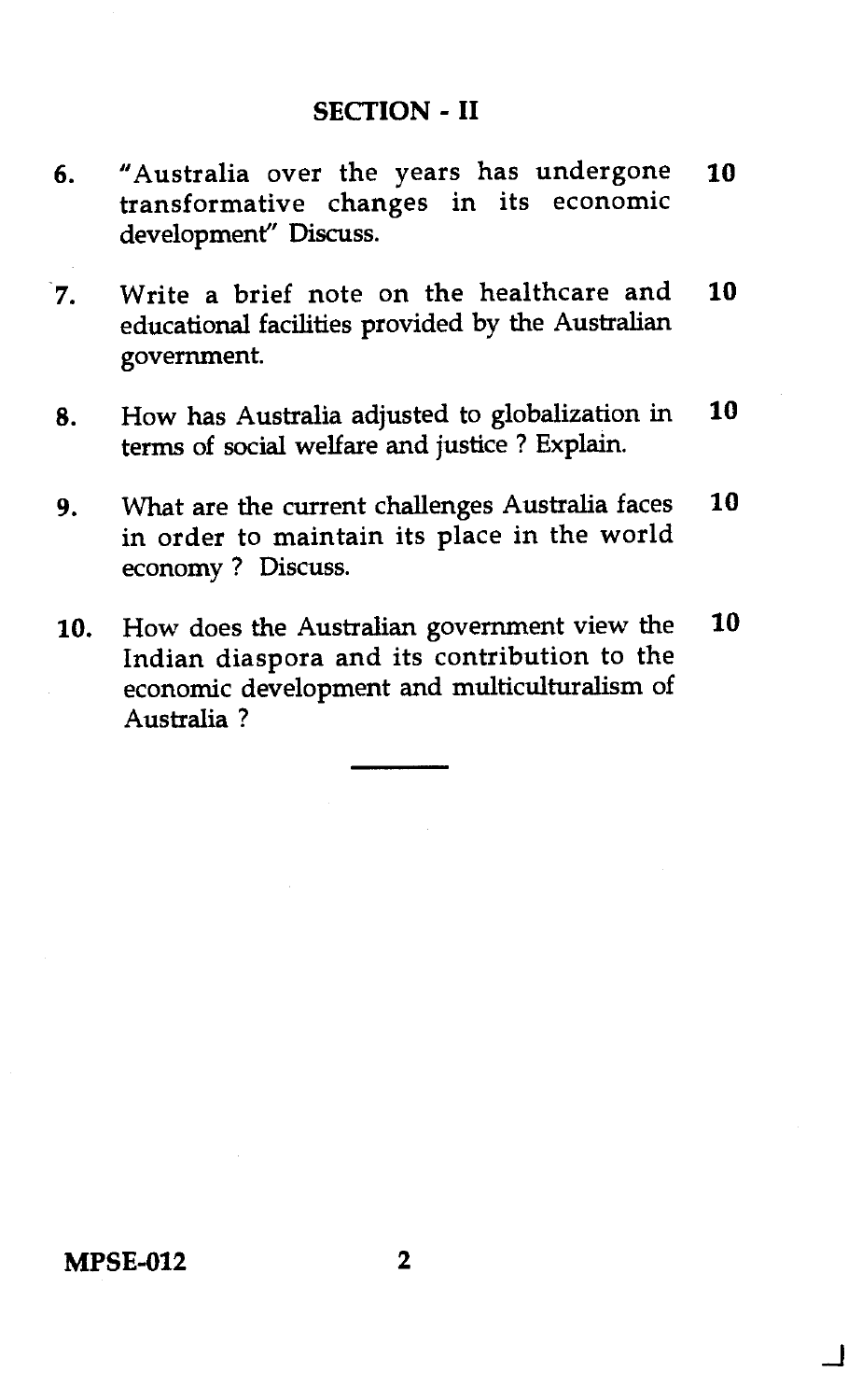एम.पी.एस.ई.-012

## स्नातकोत्तर उपाधि कार्यक्रम ( राजनीति शास्त्र ) सत्रांत परीक्षा दिसम्बर, 2017

एम.पी.एस.ई.-012 : ऑस्टेलिया में राज्य और समाज

अधिकतम अंक : 50

समय : 2 घण्टे

कुल **पाँच** प्रश्नों के उत्तर दें, प्रत्येक अनुभाग में से कम से कम **दो** नोट $\cdot$ प्रश्न चुनते हुये। प्रत्येक प्रश्न का उत्तर लगभग 400 शब्दों में दें। सभी प्रश्नों के अंक समान हैं।

#### अनुभाग - I

- क्या आप सोचते हैं कि ऑस्ट्रेलिया के उपनिवेशीकरण ने 10 1. Aborigins की स्वयं की धारणा बदली? व्याख्या करें।
- ''वर्तमान में ऑस्ट्रेलिया विश्व के विभिन्न भागों से आये प्रवासियों 10  $2.$ का देश है और इसकी मान्यता एक बहुलसंस्कृतिवादी settler समाज के रूप में है"। इस विषय को विस्तार से बतायें।
- ऑस्ट्रेलिया सार्वभौमिकता और भेद के सिद्धांतों की चुनौतियों 10 3. के मध्य सामंजस्य कैसे बिठाता है? अपने उत्तर के कारण बतायें।
- ऑस्ट्रेलियन संसद में Senate की भूमिका का आलोचनात्मक 10 4. परीक्षण करें।
- क्या आप सोचते हैं कि ऑस्ट्रेलियन राजनीति में दबाब समूह 5. 10 एक महत्त्वपूर्ण भूमिका निभाते हैं ?

**MPSE-012** 

3

P.T.O.